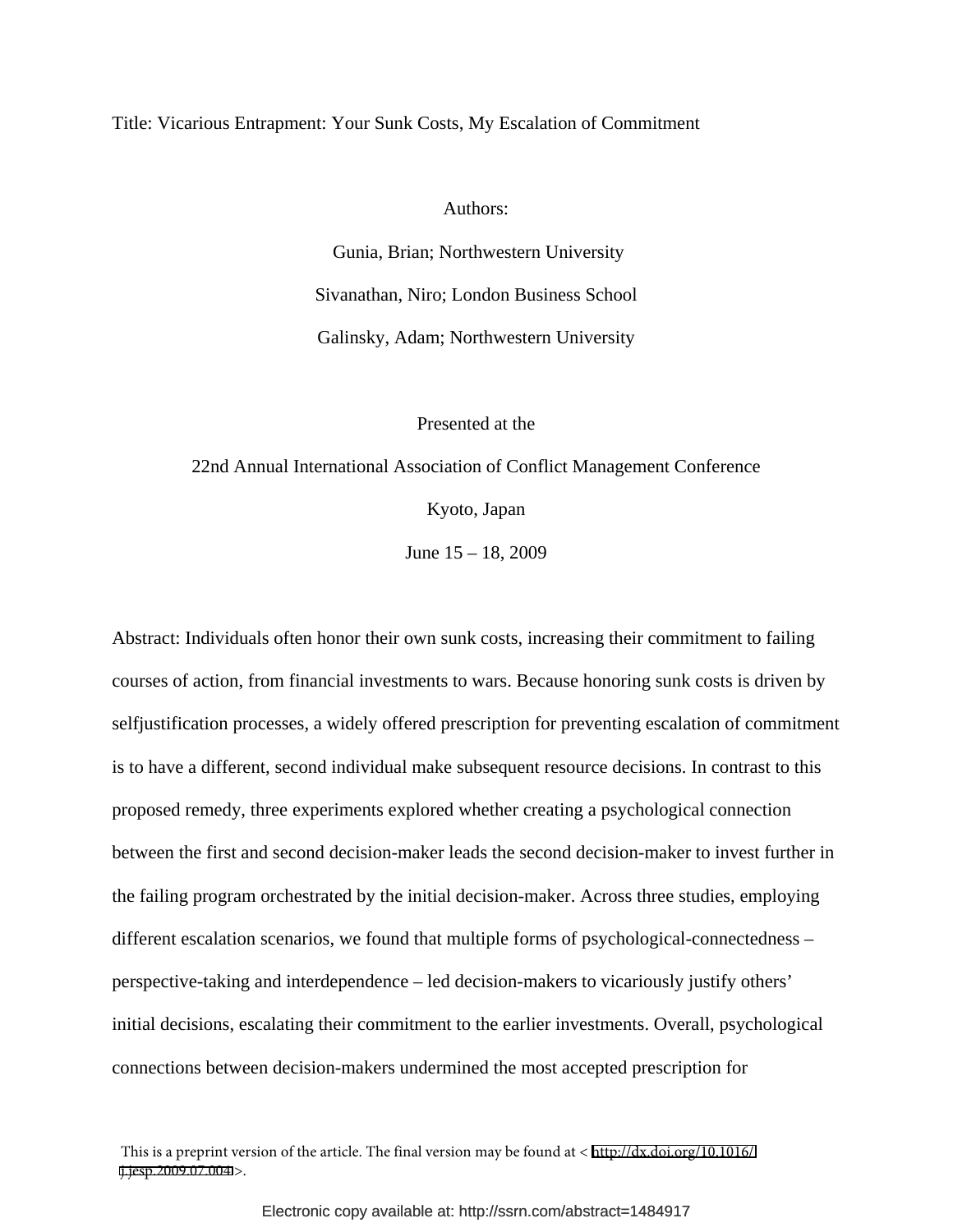deescalation. These results have important implications for organizations and public policy and for theories of escalation.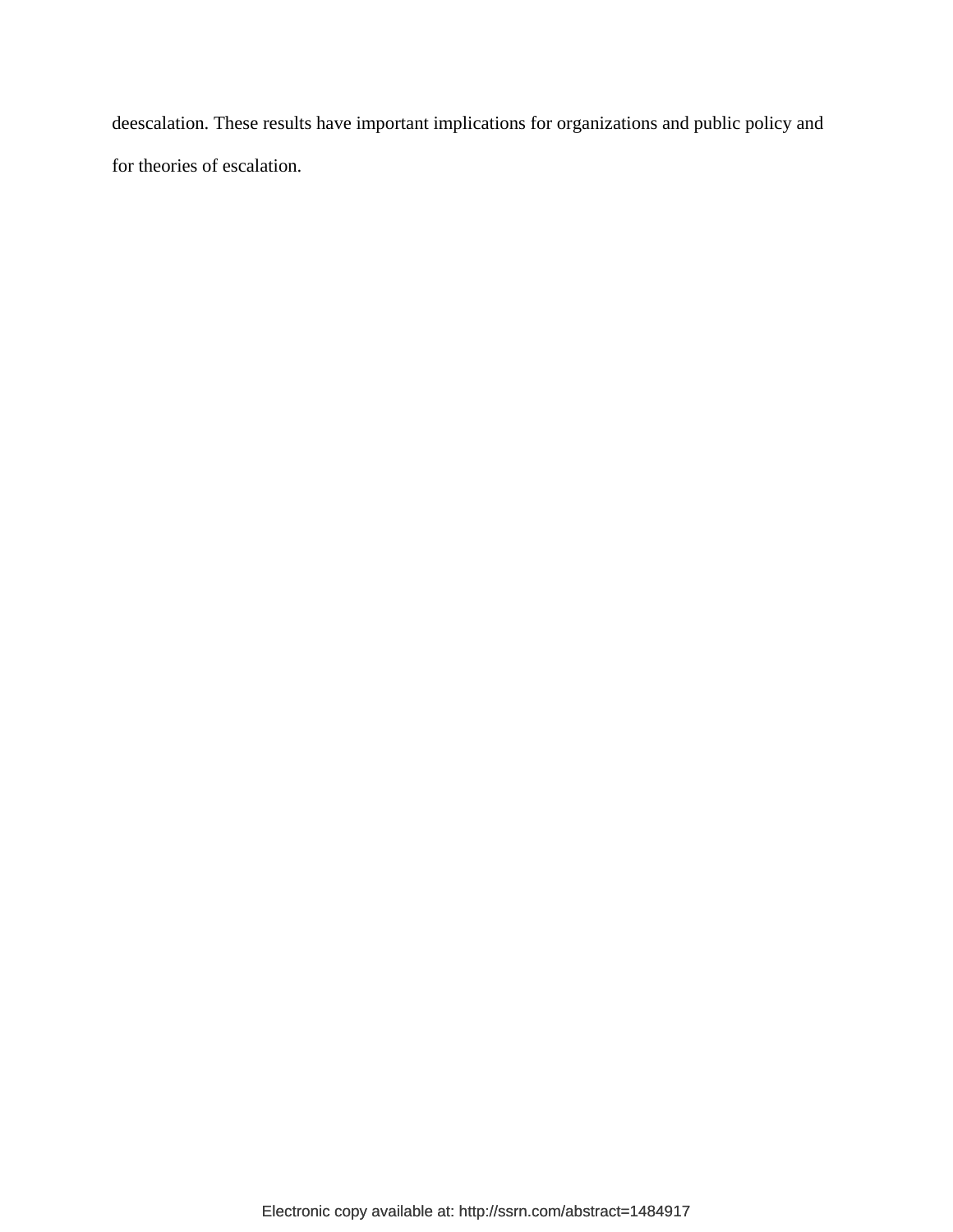## Running Head: VICARIOUS ENTRAPMENT

## Vicarious Entrapment: Your Sunk Costs, My Escalation of Commitment

#### Abstract

Individuals often honor their own sunk costs, increasing their commitment to failing courses of action, from financial investments to wars. Because honoring sunk costs is driven by selfjustification processes, a widely offered prescription for preventing escalation of commitment is to have a different, second individual make subsequent resource decisions. In contrast to this proposed remedy, three experiments explored whether creating a psychological connection between the first and second decision-maker leads the second decision-maker to invest further in the failing program orchestrated by the initial decision-maker. Across three studies, employing different escalation scenarios, we found that multiple forms of psychological-connectedness – perspective-taking and interdependence – led decision-makers to vicariously justify others' initial decisions, escalating their commitment to the earlier investments. Overall, psychological connections between decision-makers undermined the most accepted prescription for deescalation. These results have important implications for organizations and public policy and for theories of escalation.

Key words: escalation of commitment, sunk costs, vicarious self-justification, perspectivetaking, interdependence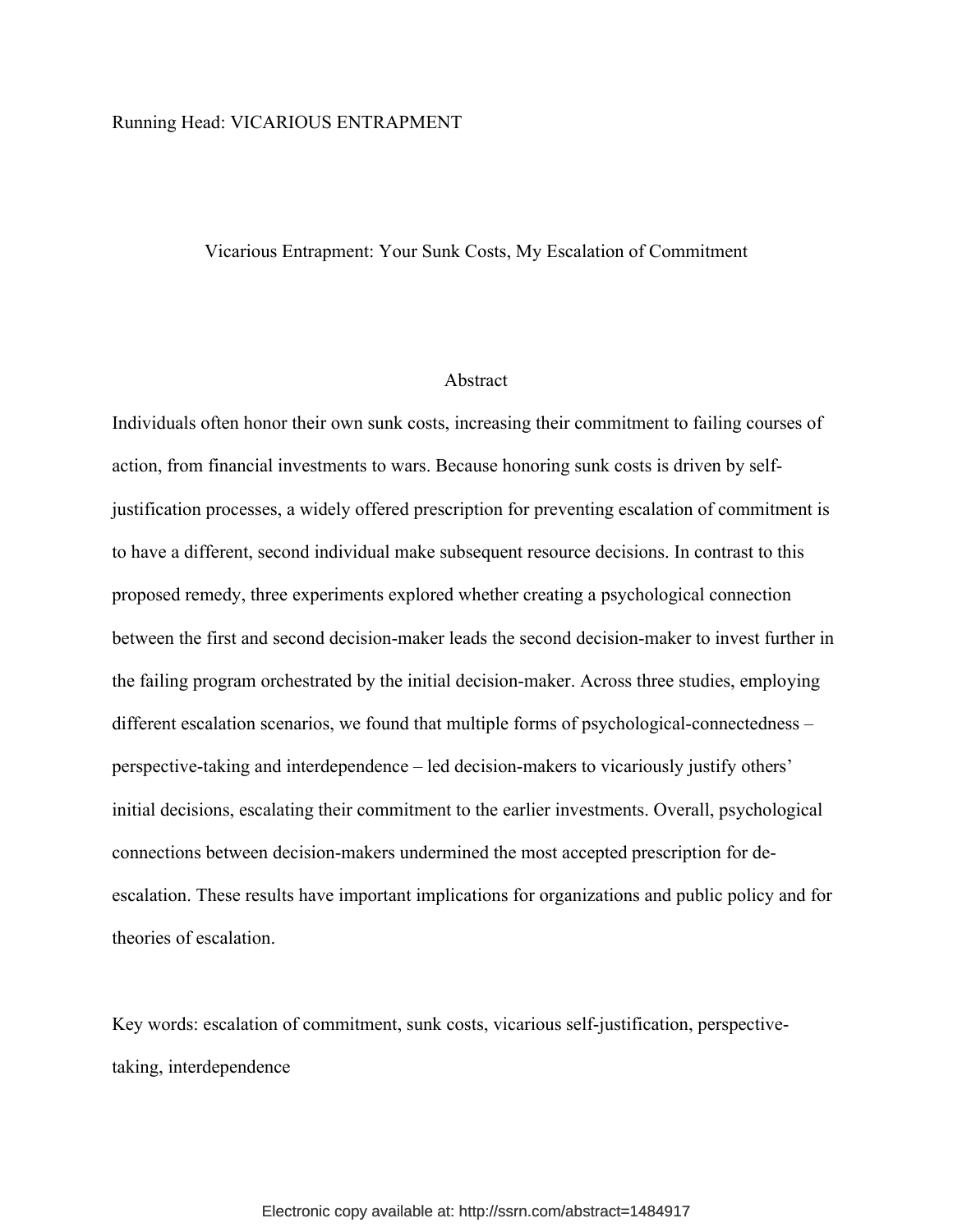In 2006, Brian Hunter, a trader with Amaranth hedge fund, held a position that assumed natural gas prices would rise. Despite mounting evidence to the contrary, he stuck to his stance. Within a week, he amassed \$6 billion in losses, precipitating the largest hedge fund collapse in history. In 1965, the Long Island Lighting Company set out to build the first commercial nuclear power plant, scheduled for operation in 1973 with an estimated cost of \$70 million. Despite cost overruns, regulatory setbacks, and evidence of economic infeasibility, the company pressed forward. When the project was finally decommissioned in 1983, never having seen a day of commercial operation, the expenditures had mushroomed to over \$6 billion. Both examples exemplify a decision bias referred to as escalation of commitment: a decision-maker's tendency to honor resources already invested (what economists call sunk costs) by allocating further resources to a failing course of action (Staw, 1976).

Escalation is driven by motivational processes (Kunda, 1990), fueled by the desire to justify past decisions (Staw, 1976). Based on these self-justification processes, researchers have prescribed an elegant remedy: have one individual make the initial resource decision, and a different individual make the subsequent decision (Brockner, 1992; Sivanathan, Molden, Galinsky, & Ku, 2008). The partitioning of decision-makers presumably removes the subsequent decision-maker's self-serving need to justify past actions.

In some instances, however, this theoretically-sound advice fails. For instance, as Lyndon Johnson assumed the Presidency from his fellow Democrat, he inherited John Kennedy's initial commitment of 16,000 troops to the Vietnam War. Near the end of the Johnson administration, the initial commitment had spiraled to 537,000 troops. Although many socio-political processes contributed to the increase in troop deployment, Staw (1976) singled out escalation as one important cause.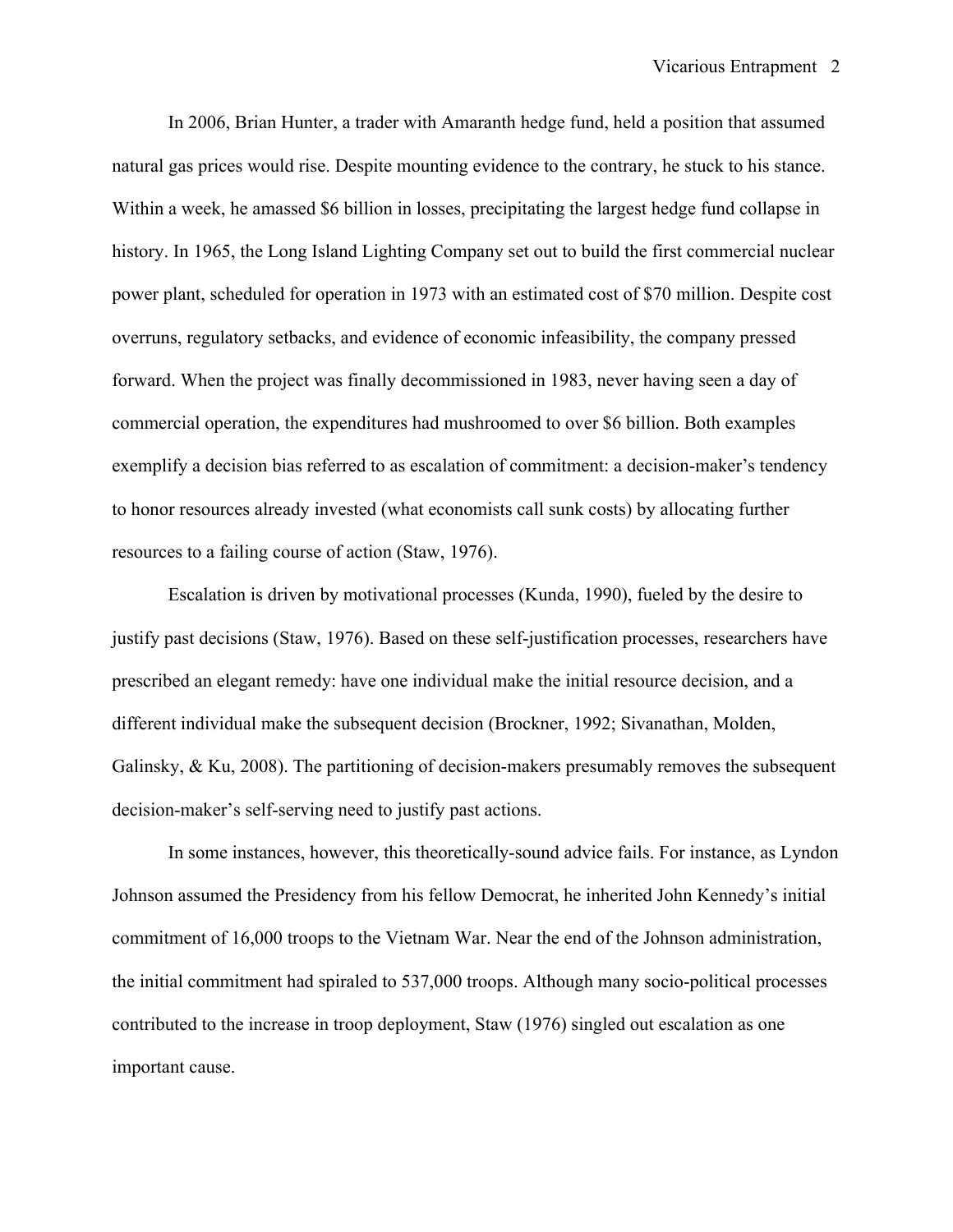We suggest that the success of the commonly-prescribed, two decision-maker solution requires that the individuals to have no psychological connection. If the second decision-maker is psychologically-connected to the first, she may become vicariously motivated to justify the actions of the first. The current research explicitly tests whether psychological connections – born of perspective-taking and interdependence – between separate decision-makers facilitates escalation, counter to the prescribed solution in the literature.

# Escalation of Commitment

Escalation of commitment occurs when a decision-maker allocates resources toward a particular goal and then receives feedback that the goal has not been achieved. Now facing an ambiguous choice about whether additional resources will achieve the goal, the decision-maker increases his or her original investment (i.e., escalates). Because individuals are motivated to see themselves positively (Bradley, 1978; Weinstein, 1980), feedback that challenges this view (e.g., failing to achieve a goal) creates dissonance that decision-makers attempt to reduce by escalating their commitment to the original decision, hoping to prove their initial investment was correct all along (Brockner et al., 1986; Festinger, 1957; Sivanathan et al., 2008; Staw, 1976). Consistent with this self-justification reasoning, eliminating personal responsibility reduces escalation (Bazerman, Beekun, & Schoorman, 1982; Schoorman, 1988; Staw, 1976). Similarly, introducing a new decision-maker after an initially failed decision removes personal responsibility and negates the need to justify other's actions (Brockner, 1992). This partitioning of decision-makers has been promoted as a halcyon pill to cure escalation. However, research has yet to consider whether meaningful psychological connections between the decision-makers may undermine the benefits of this partitioning.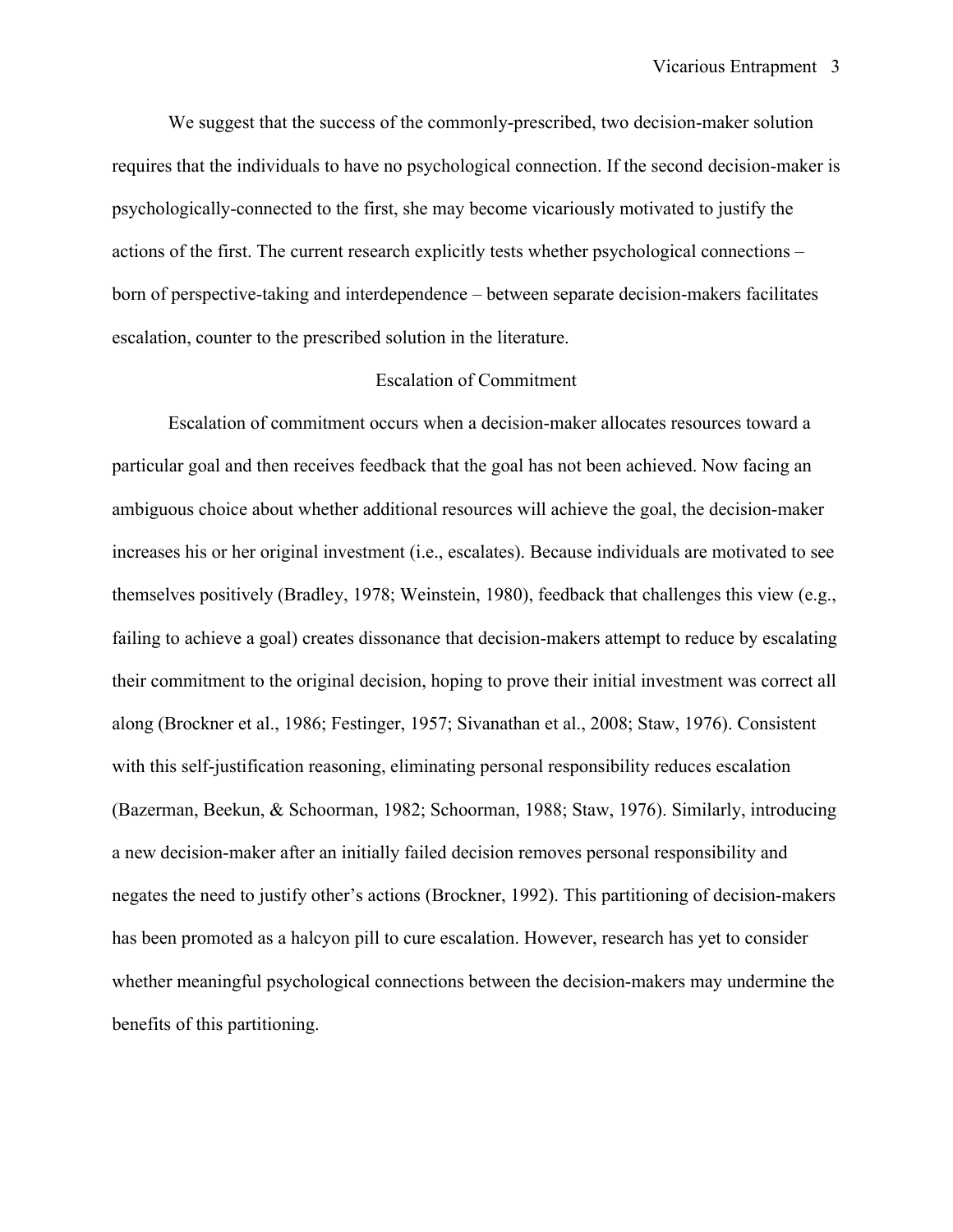#### Psychological Connections

Humans are inherently social beings, driven to secure attachments with others (Baumeister & Leary, 1995). We feel connected to others when we share group membership (Tajfel, Billig, Bundy, & Flament, 1971), similar names (Pelham, Carvallo, & Jones, 2005), and even the same birthday (Miller, Downs, & Prentice, 1998). Once a psychological connection forms between two individuals, they are more likely to cooperate (Batson, Chang, Orr, & Rowland, 2002) and favor one another financially (Aron, Aron, Tudor, & Nelson, 1991).

One powerful implication is that individuals take on the properties of the person they feel connected to, psychologically affording them "self" status. For example, in close relationships the boundaries between the self and a partner blur (Aron et al., 1991; Cialdini, Brown, Lewis, Luce, & Neuberg, 1997; Goldstein & Cialdini, 2007). People's mindsets and cognitive orientations can also produce this blurring of self and other. Perspective-takers, whether manipulated or measured, find the defining attributes of others more self-descriptive (Davis, Conklin, Smith, & Luce, 1996; Galinsky, Ku, & Wang, 2008). Similarly, individuals who construe the self as interdependent define themselves in terms of their groups' attributes (e.g., Brewer & Gardner, 1996; Kuhnen, Hannover, & Schubert, 2001; Markus & Kitayama, 1991). These psychological connections create numerous vicarious possibilities. When people feel connected to others they experience others' joy (Murray, Holmes, Bellavia, Griffin, & Dolderman, 2002) and pain (Jackson, Brunet, Meltzoff, & Decety, 2006). Connectedness can lead individuals to feel the exhaustion of other's self-control efforts (Ackerman, Goldstein, Shapiro, & Bargh, in-press) and even experience their cognitive dissonance (e.g., Norton, Monin, Cooper, & Hogg, 2003), leading them to alter their own attitudes as if they themselves had made the counter-attitudinal statement. Blurred boundaries between the self and other, born of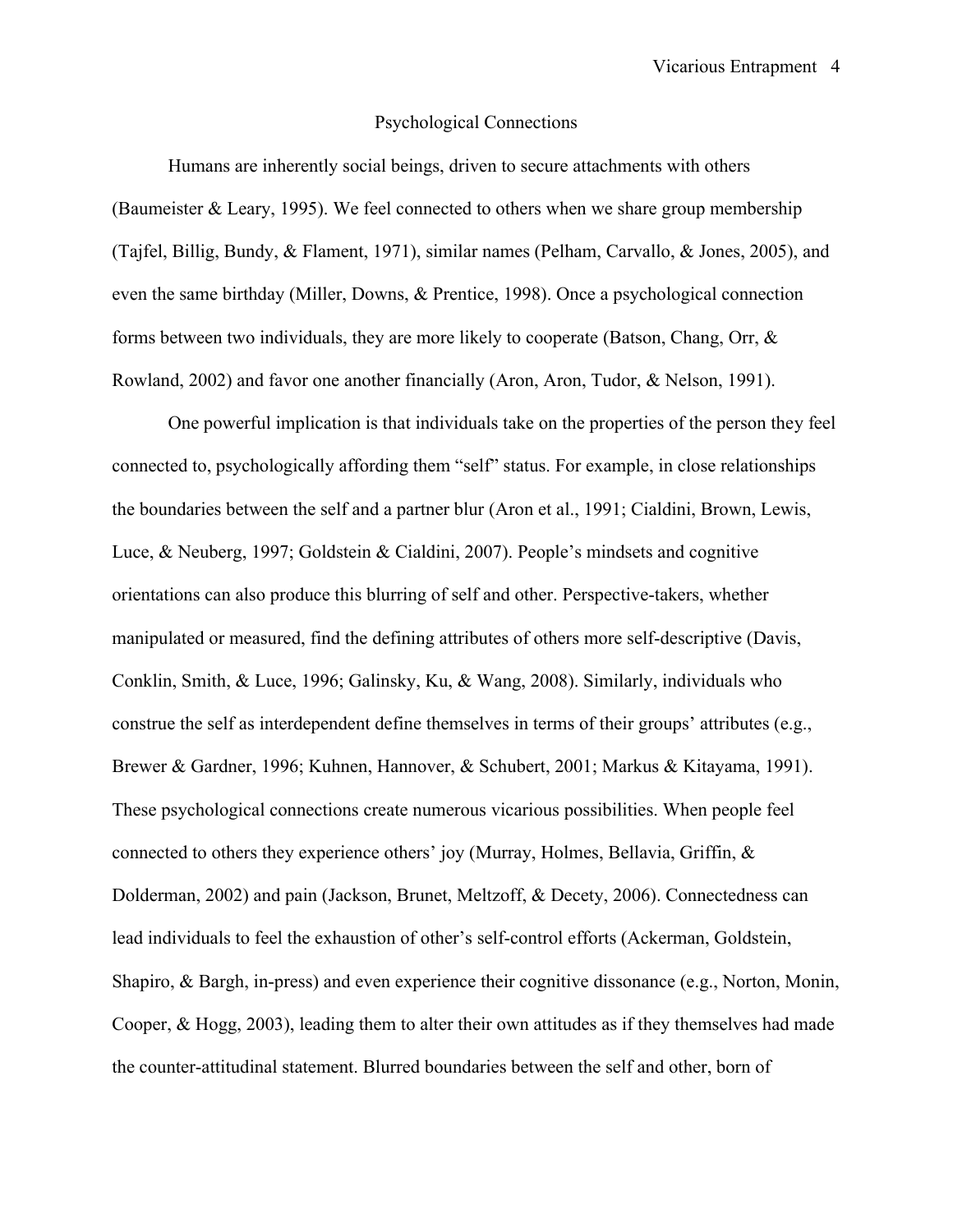psychological-connectedness, lead one individual to experience and behave more consistently with another's current states.

# The Current Research

We contend that psychological-connectedness will lead one decision-maker to honor the sunk costs of another decision-maker, as if the other's sunk costs were his own. Psychological connections make the debiasing effect of separating decision-makers to prevent escalation ineffective.

We conducted three studies, employing two validated escalation scenarios, to examine if multiple forms of psychological-connectedness – perspective-taking and interdependence – lead decision-makers to escalate their commitments to another's initial failed decision.

Experiment 1: Perspective-Taking and the Failing Division

The first experiment tested whether perspective-taking would increase commitment to another person's initial decision. We used a well-validated escalation scenario (originally used by Staw, 1976) in which participants learned that another individual, BG, chose to invest in a division that had since performed worse than an un-chosen division. Participants then made additional investments in the two divisions. We predicted that taking the perspective of the prior decision-maker would lead participants to invest more money in the originally chosen division. *Participants and Design*

Participants were 55 undergraduate students (27 females,1 unreported) ,randomly assigned to either the *perspective-taking* or *objective* condition.

Participants read about a college-aged male, BG, who had served as financial Vice President in a previous experiment and invested \$5 million in one of two divisions of the A&S Company (for full details, see Staw, 1976).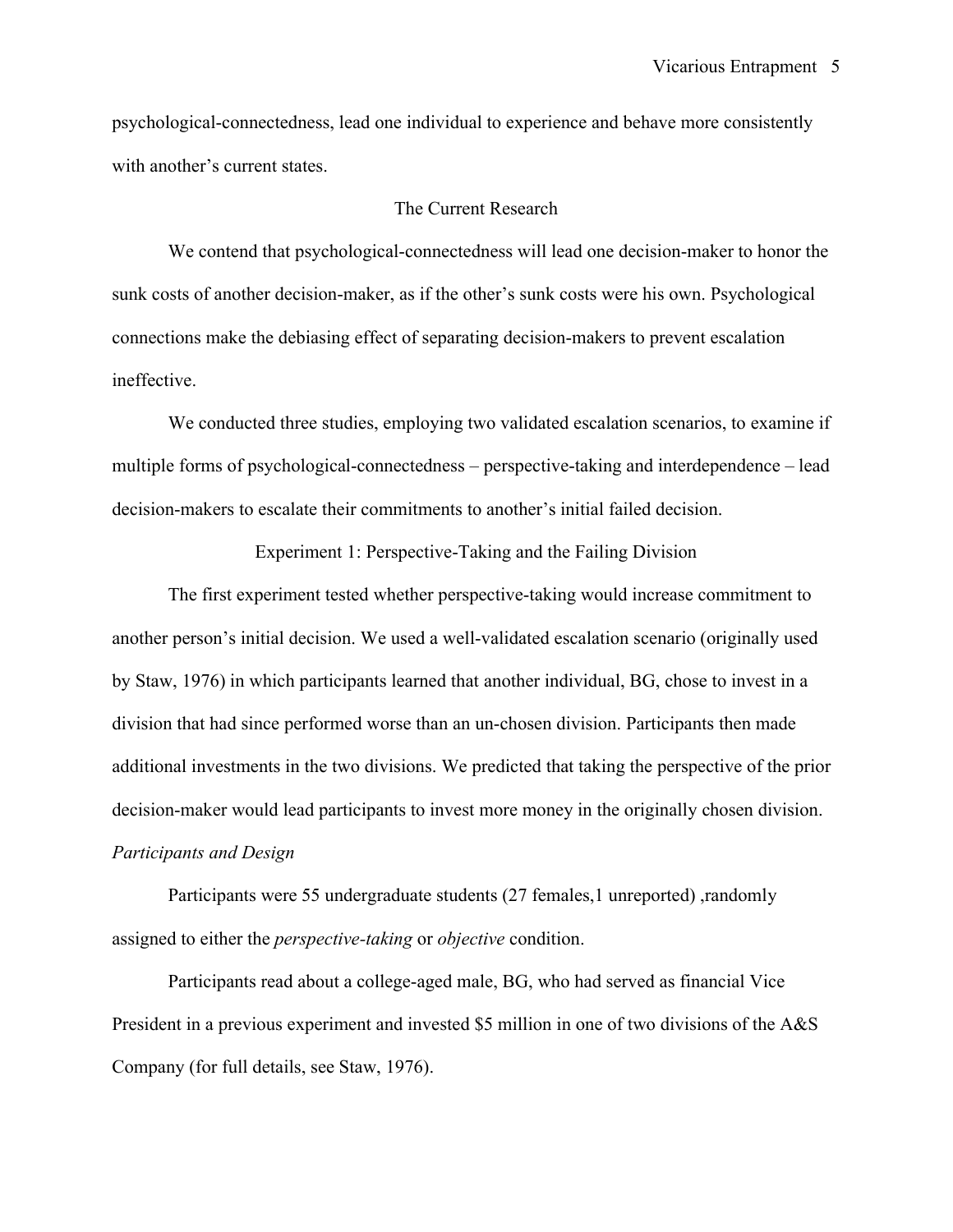*Perspective-taking*. Participants in the *perspective-taking* condition were instructed to take BG's perspective by imagining how he might have felt and thought as he made his decision. Participants in the *objective* condition were instructed to be objective when evaluating his decision, without getting caught up in his thoughts or feelings.

*Escalation of Commitment*. Participants then learned that BG chose to invest in the Consumer Division. However, in the subsequent five years, this division performed worse than the un-chosen, alternate division (the Industrial division). Participants were told that they were now appointed VP of the A&S Company and needed to allocate an additional \$10 million in any proportion, between the two divisions. Consistent with previous studies (Sivanathan et al., 2008; Staw, 1976), the amount of money invested in the Consumer Products division was used as a measure of escalation of commitment.

# *Results and Discussion*

As predicted, participants who took the perspective of the first decision-maker invested more in the originally-invested division than participants who remained objective, t(53) = 2.12, *p*  $= 0.04$ ,  $d = 0.58$  (see Table 1). These results provide support for our prediction that taking a previous decision-maker's perspective would lead participants to escalate on that decisionmaker's prior commitment.

Experiment 2: Perspective-Taking and the Failing Employee

In Experiment 2 we sought to increase our confidence in the generalizibility of our findings by: a) comparing perspective-taking to a control condition to ensure that the observed effects were not driven by the objective condition, b) separating the perspective-taking manipulation from the escalation task, and c) using a different, validated escalation scenario (job hiring, Bazerman et. al., 1982). Participants were asked to write about the day in the life of a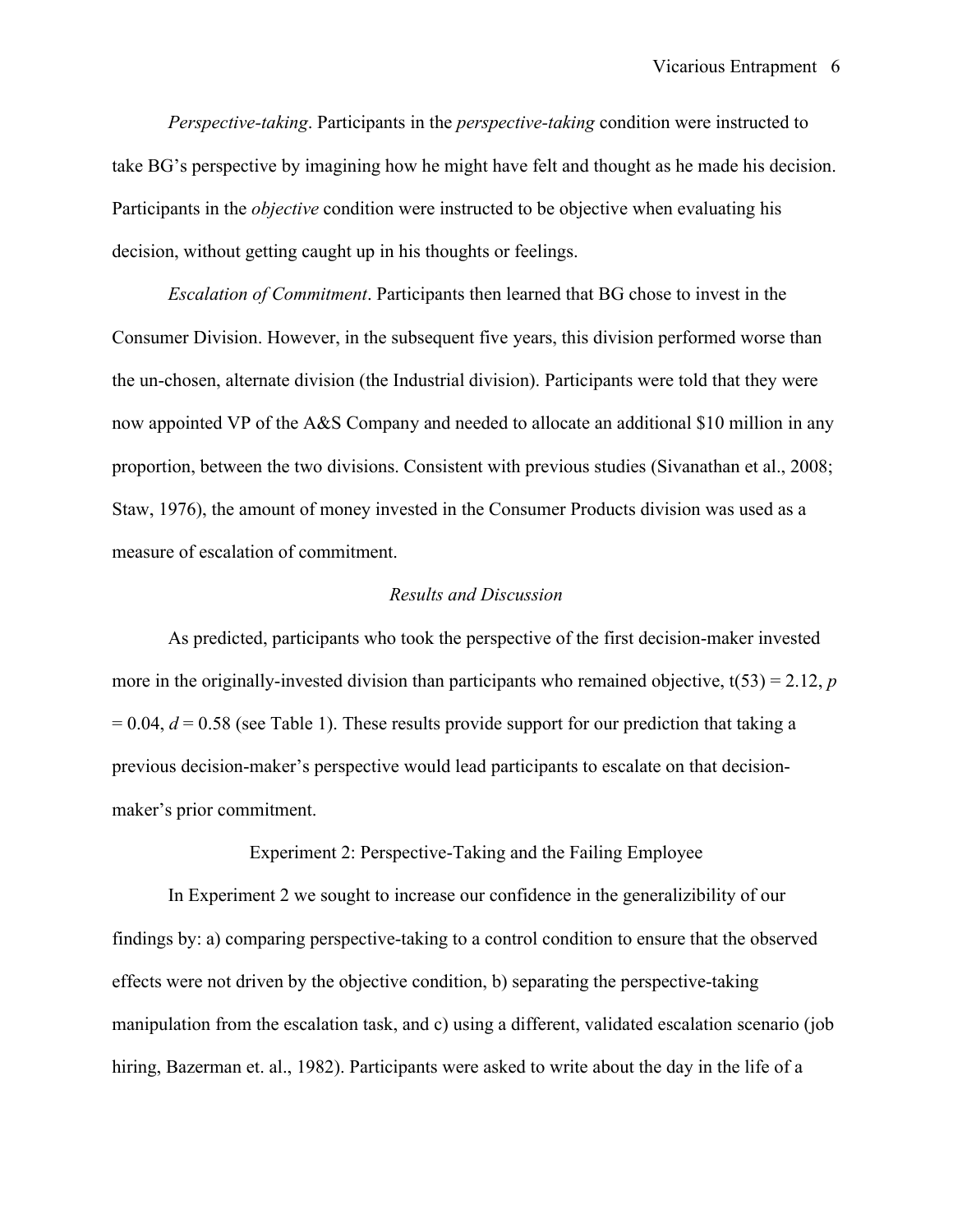recent participant, NS, and were either instructed to take the participant's perspective or received no additional instructions. Participants then learned that NS had the choice to hire one of two job candidates, and the hired candidate had performed poorly. Participants were asked to evaluate the hired employee on two dimensions that determined the employee's future with the company (adapted from Bazerman et al., 1982). We predicted that participants who had taken NS's perspective would increase their investment in the chosen candidate.

# *Participants and Design*

Participants were 54 undergraduate students (35 females), randomly assigned to either the *perspective-taking* or *control* condition.

*Perspective-taking*. Participants were shown a picture of a college-aged male named NS and were asked to write about a typical day in NS's life. Those in the *perspective-taking* condition were instructed to go through a typical day in his shoes, looking at the world through his eyes. Those in the *control* condition received no additional instructions.

*Escalation of commitment*. Participants then learned that NS was a hiring manager. After reviewing the resumes of "Ken Arnold" and "Tom Richards," NS had decided to hire Ken (for details see Bazerman et al., 1982). Participants learned that, although Ken seemed promising, his performance had since been poor: "The first big project Ken managed ran significantly over the allocated time schedule and budget. Ken also failed to secure an important contract with a big client, representing a significant financial loss to NS's company."

Participants learned that they would now assume the role of hiring manager and needed to conduct an annual review of Ken Arnold. Participants rated Ken's pay increase for the upcoming year (0-5%, half-point increments) and bonus vacation days (0-4, 1-day increments). Since the variables were on different scales, we standardized them. Because the standardized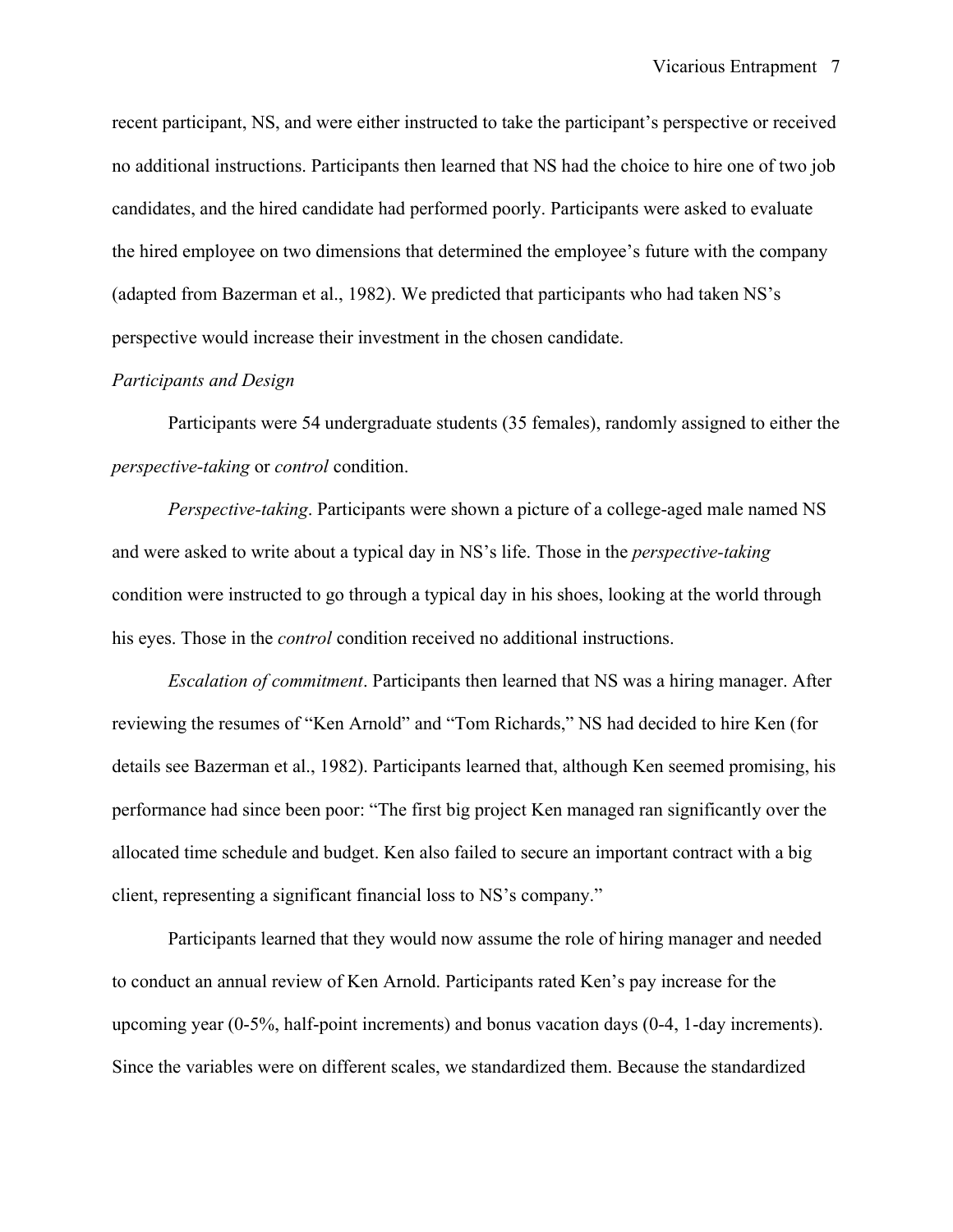variables were correlated  $r(54) = 0.37$  and, consistent with previous studies (Bazerman et al., 1982), we averaged them to produce an escalation index, The tendency to invest further resources in pay and vacation time served as our measure of escalation of commitment.

# *Results and Discussion*

As predicted, perspective-takers increased their investment in the chosen candidate more than control participants did,  $t(52) = 2.138$ ,  $p = 0.04$ ,  $d = 0.59$  (see Table 1). These results provide strong support for our hypothesis that perspective-taking fuels escalation of others' commitments. In the first two experiments, vicarious justification of another's decision emerged using different escalation scenarios, different manipulations of perspective-taking, and different comparison conditions.

# Experiment 3: Interdependence and Vicarious Self-Justification

Experiment 3 sought to extend the previous findings that psychological-connectedness fuels escalation, in several ways. First, we examined the effects of generalized psychological connection (interdependent mind-set). Second, to measure the experience of vicarious selfjustification, we asked participants how they felt about themselves after learning the outcome of the first person's decision. We predicted that participants in the interdependent condition would vicariously feel worse and this would mediate their investment decisions.

Finally, we examined our hypotheses using economic majors – individuals well-versed in the irrationality of honoring sunk costs and the rational models of prospective decision-making (Arkes & Blumer, 1985). We predicted that, despite prior knowledge about rational decisionmaking, priming interdependence would motivate participants to honor the sunk costs of a previous decision-maker.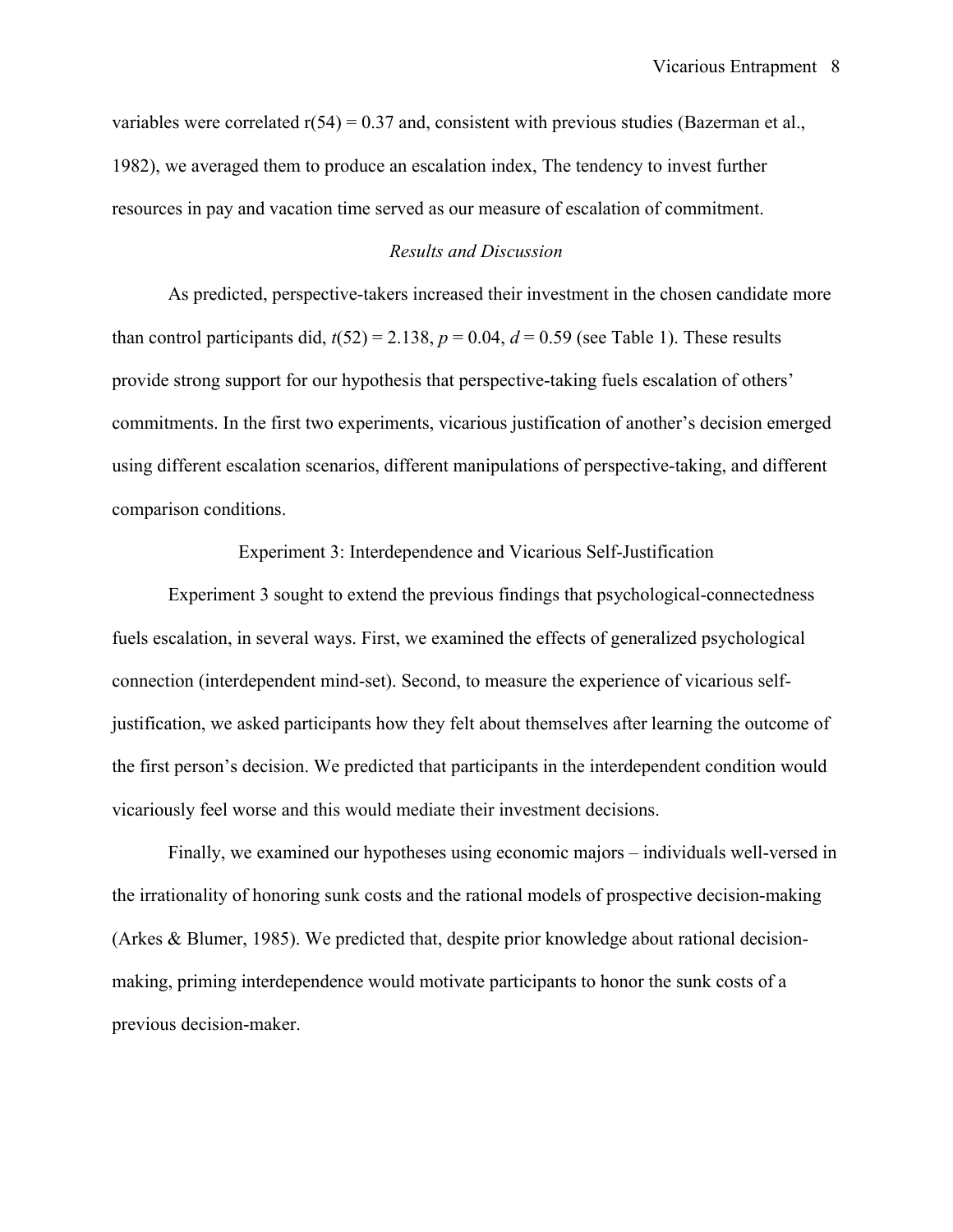# *Participants and Design*

Participants were 33 undergraduate economics majors (12 females), randomly assigned to either an *interdependent* prime or *independent* prime condition. Participants believed that they would participate in two separate experiments: a writing task followed by a decision-making task.

*Interdependence*. For the writing task, participants in the *interdependent* condition were instructed to write about an incident in which they worked with others to complete a task, focusing on the collaboration process. Those in the *independent* condition were instructed to write about an incident in which they worked alone to complete a task.

*Escalation*. Participants then followed the same procedures as Experiment 1, with two exceptions: 1) they learned nothing about (and saw no picture of) the previous participant and 2) they received no instructions about taking this person's perspective or remaining objective. In addition, we measured how participants felt after seeing the outcome of the initial participant's choice. They were asked: "After seeing the results of the participant's initial choice, how did you feel about yourself?" on a five-point scale ranging from "very negative" to "very positive."

## *Results and Discussion*

As predicted, participants primed with interdependence invested significantly more in the previously-chosen division than participants primed with independence did,  $t(31) = 2.67$ ,  $p =$  $0.01, d = 0.96$  (see Table 1). Furthermore, participants in the interdependent condition reported feeling worse about themselves  $(M = 3.00 \text{ SD} = 0.43)$  than participants in the independent condition did ( $M = 3.67$  *SD* = 0.97);  $t(31) = 2.26$ ,  $p = 0.03$ ,  $d = 0.81$ ). Self-evaluation mediated the relationship between interdependence and escalation: when self-evaluation and condition simultaneously predicted investment decisions, self-evaluation was significant  $(B = -1.13, SE =$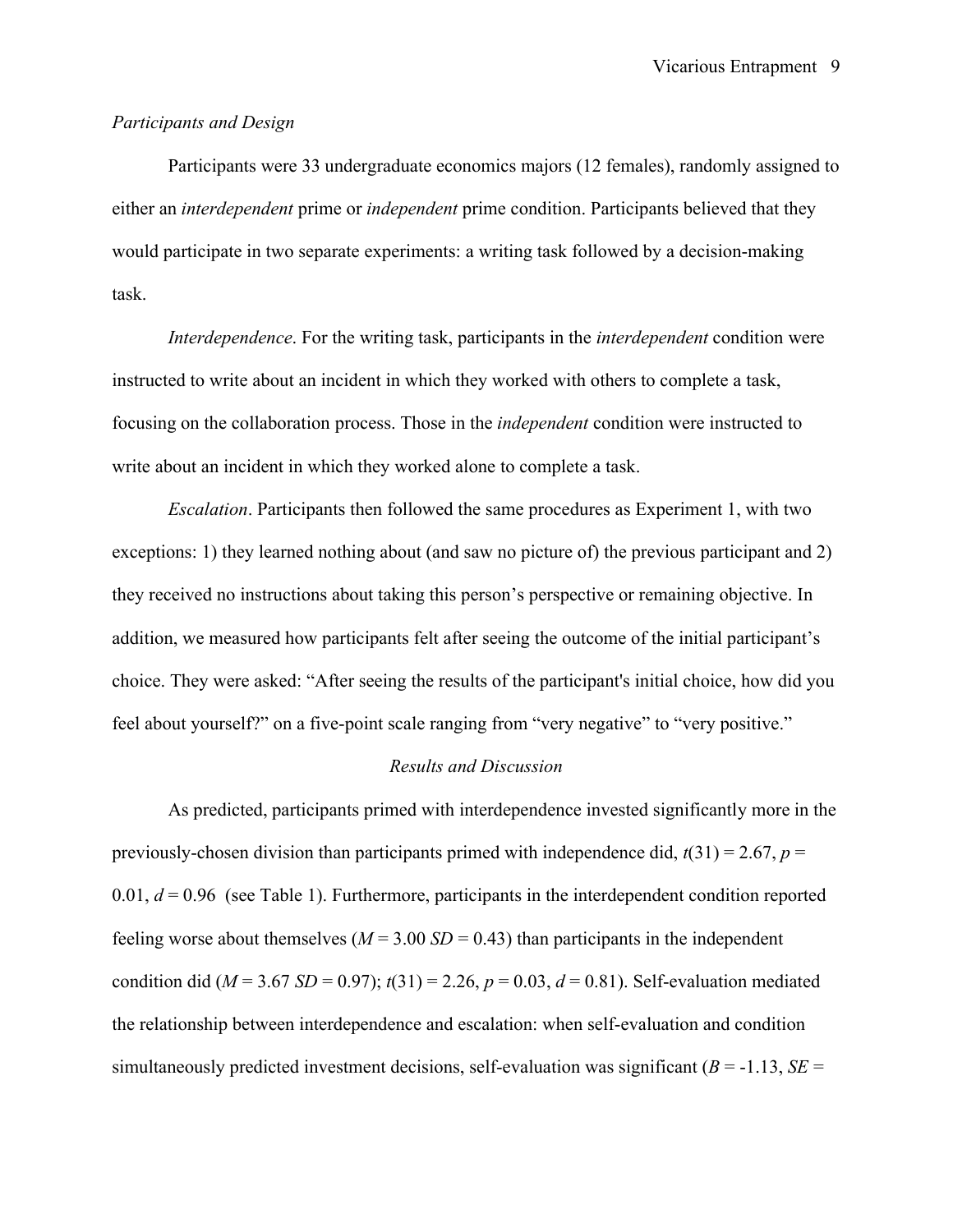0.50,  $p = 0.03$ ), but condition was only marginally significant ( $B = 1.58$ ,  $SE = 0.89$ ,  $p = 0.08$ ). We tested the overall significance of the mediator by constructing a 95% CI: if zero falls outside the 95% CI, the indirect effect is significant (Shrout & Bolger, 2002). The 95% CI = 0.04 to 2.12, demonstrating significant mediation. These results support the ability of psychological connections to produce vicarious self-justification and increased escalation, even for individuals trained in rational decision-making.

### General Discussion

Across three experiments, using different instantiations of psychological-connectedness, escalation scenarios, and participant populations, we showed that psychologically-connected decision-makers escalate their investment in the failed decisions of others, vicariously justifying their earlier decision. People seem to escalate whenever they experience psychological connections – by taking the perspective of the decision-maker (Experiments 1-2), or by reflecting on interdependence more generally (Experiment 3). These effects held even when participants' training should have attuned them to the economic irrationality of escalation. The final study also demonstrated that vicarious dissatisfaction with the initial choice mediated the tendency for psychological connections to increase escalation.

Overall, these results paint a cautionary tale for reducing escalation: simply allocating multiple investment decision to different individuals may be insufficient. Real-world decisionmakers often share a multitude of commonalities – locations (e.g., same department), attributes (e.g., gender), identities (e.g., university) – that create psychological connections. These results also imply that decision-makers in chronically-interdependent cultures (Markus & Kitayama, 1991), might be especially prone to escalating upon others' commitments, a fruitful avenue for future research.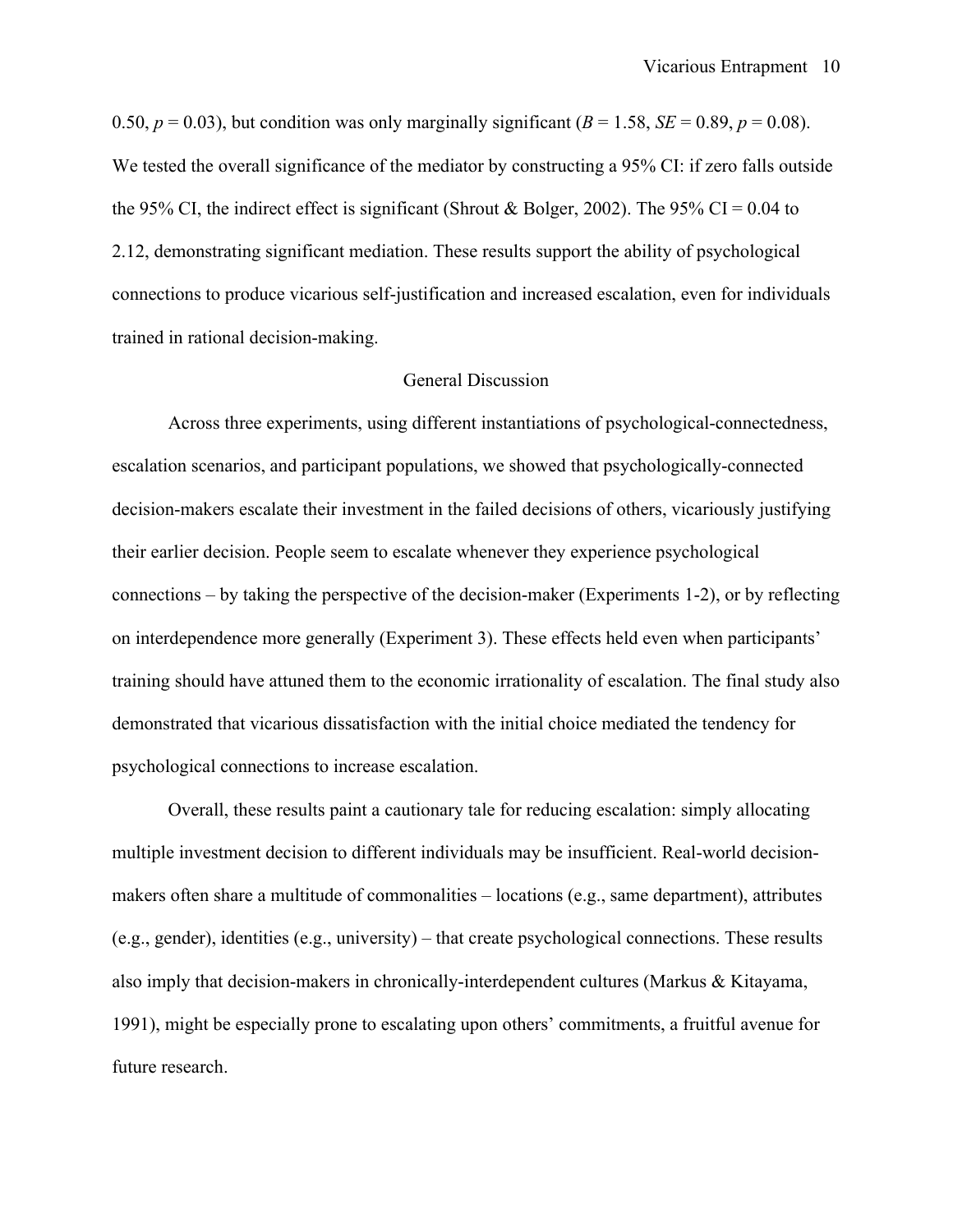Earlier, we described how President Johnson, Kennedy's fellow Democrat and running mate, escalated his predecessor's commitment to Vietnam. The 2008 U.S. Presidential race began as a referendum on the Iraq war, and it became clear that the Republican nominees were more committed to continuing and increasing their fellow Republican's initial decisions to invade Iraq. Our results suggest that the best remedy for escalation is not only to partition initial and subsequent decision-makers, but also to ensure they have minimal psychological connections. Introducing true outsiders into organizations or governments may be the difference between entrapment in endless cycles of failing investments and breaking free from the clutches of prior, failed decisions.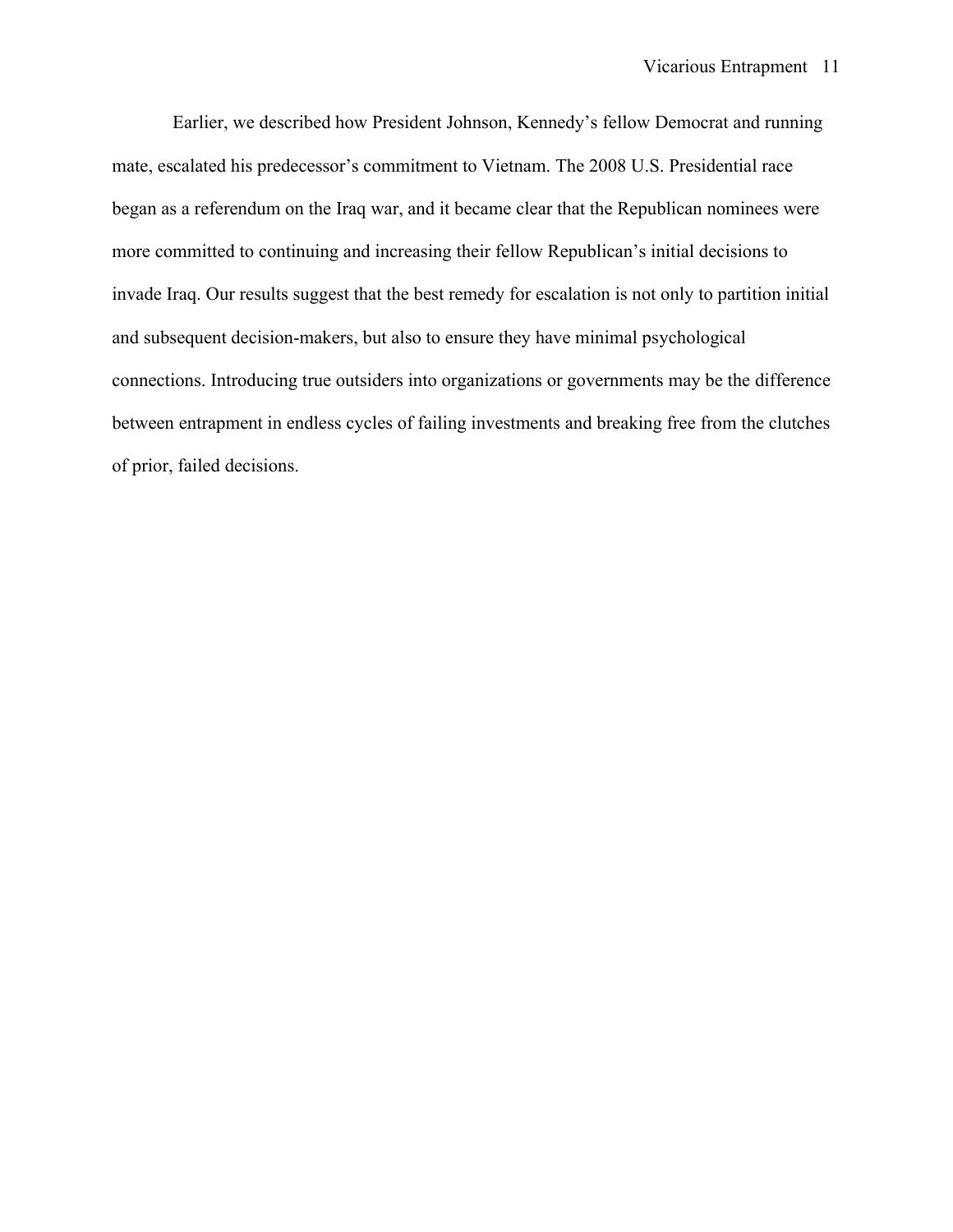#### REFERENCES

- Ackerman, J. M., Goldstein, N. J., Shapiro, J. R., & Bargh, J. A. (in-press). You wear me out: The vicarious depletion of self-control. *Psychological Science*.
- Arkes, H. R., & Blumer, C. (1985). The psychology of sunk cost. *Organizational Behavior and Human Decision Processes, 35*, 124-140.
- Aron, A., Aron, E. N., Tudor, M., & Nelson, G. (1991). Close relationships as including other in the self. *Journal of Personality and Social Psychology, 60*, 241-253.
- Batson, C. D., Chang, J., Orr, R., & Rowland, J. (2002). Empathy, attitudes, and action: Can feeling for a member of a stigmatized group motivate one to help the group? *Personality and Social Psychology Bulletin, 28*, 1656-1666.
- Baumeister, R. F., & Leary, M. R. (1995). The need to belong: Desire for interpersonal attachments as a fundamental human motivation. *Psychological Bulletin, 117*, 497-529.
- Bazerman, M. H., Beekun, R. I., & Schoorman, F. D. (1982). Performance evaluation in a dynamic context: A laboratory study of the impact of a prior commitment to the ratee. *Journal of Applied Psychology, 67*, 873-876.
- Bradley, G. W. (1978). Self-serving biases in attribution process: A re-examination of the fact or fiction question. *Journal of Personality and Social Psychology, 36*, 56-71.
- Brewer, M. B., & Gardner, W. (1996). Who is this "we"? Levels of collective identity and self representations. *Journal of Personality and Social Psychology, 71*, 83-93.
- Brockner, J. (1992). The escalation of commitment to a failing course of action: Toward theoretical progress. *Academy of Management Review, 17*, 39-61.
- Brockner, J., Houser, R., Birnbaum, G., Lloyd, K., Deitcher, J., Nathanson, S., et al. (1986). Escalation of commitment to an ineffective course of action: The effect of feedback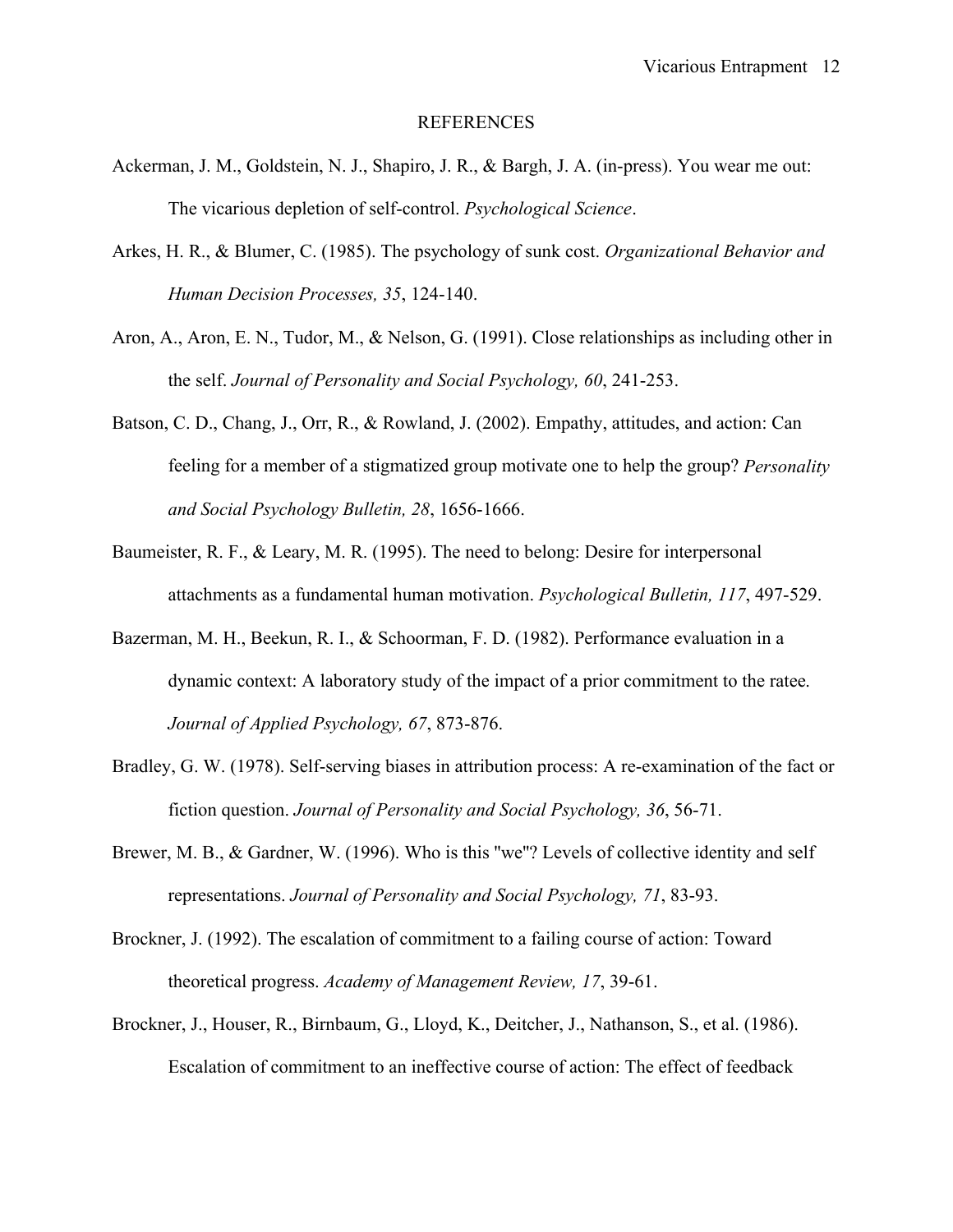having negative implications for self-identity. *Administrative Science Quarterly, 31*, 109- 126.

- Cialdini, R. B., Brown, S. L., Lewis, B. P., Luce, C., & Neuberg, S. L. (1997). Reinterpreting the empathy-altruism relationship: When one into one equals oneness. *Journal of Personality and Social Psychology, 73*, 481-494.
- Davis, M. H., Conklin, L., Smith, A., & Luce, C. (1996). Effect of perspective taking on the cognitive representation of persons: A merging of self and other. *Journal of Personality and Social Psychology, 70*, 713-726.
- Festinger, L. (1957). *A theory of cognitive dissonance*. Evanston, IL: Row Peterson.
- Galinsky, A. D., Ku, G., & Wang, C. S. (2008). Perspective-takers behave more stereotypically. *Journal of Personality and Social Psychology, 95*, 404-419.
- Goldstein, N. J., & Cialdini, R. B. (2007). The spyglass self: A model of vicarious selfperception. *Journal of Personality and Social Psychology, 92*, 402-417.
- Jackson, P. L., Brunet, E., Meltzoff, A. N., & Decety, J. (2006). Empathy examined through the neural mechanisms involved in imagining how I feel versus how you feel pain. *Neuropsychologia, 44*, 752-761.
- Kuhnen, U., Hannover, B., & Schubert, B. (2001). The semantic-procedural interface model of the self: The role of self-knowledge for context-dependent versus context-independent modes of thinking. *Journal of Personality and Social Psychology, 80*, 397-409.
- Kunda, Z. (1990). The case for motivated reasoning. *Psychological Bulletin, 108*, 480-498.
- Markus, H. R., & Kitayama, S. (1991). Culture and the self: Implications for cognition, emotion, and motivation. *Psychological Review, 98*, 224-253.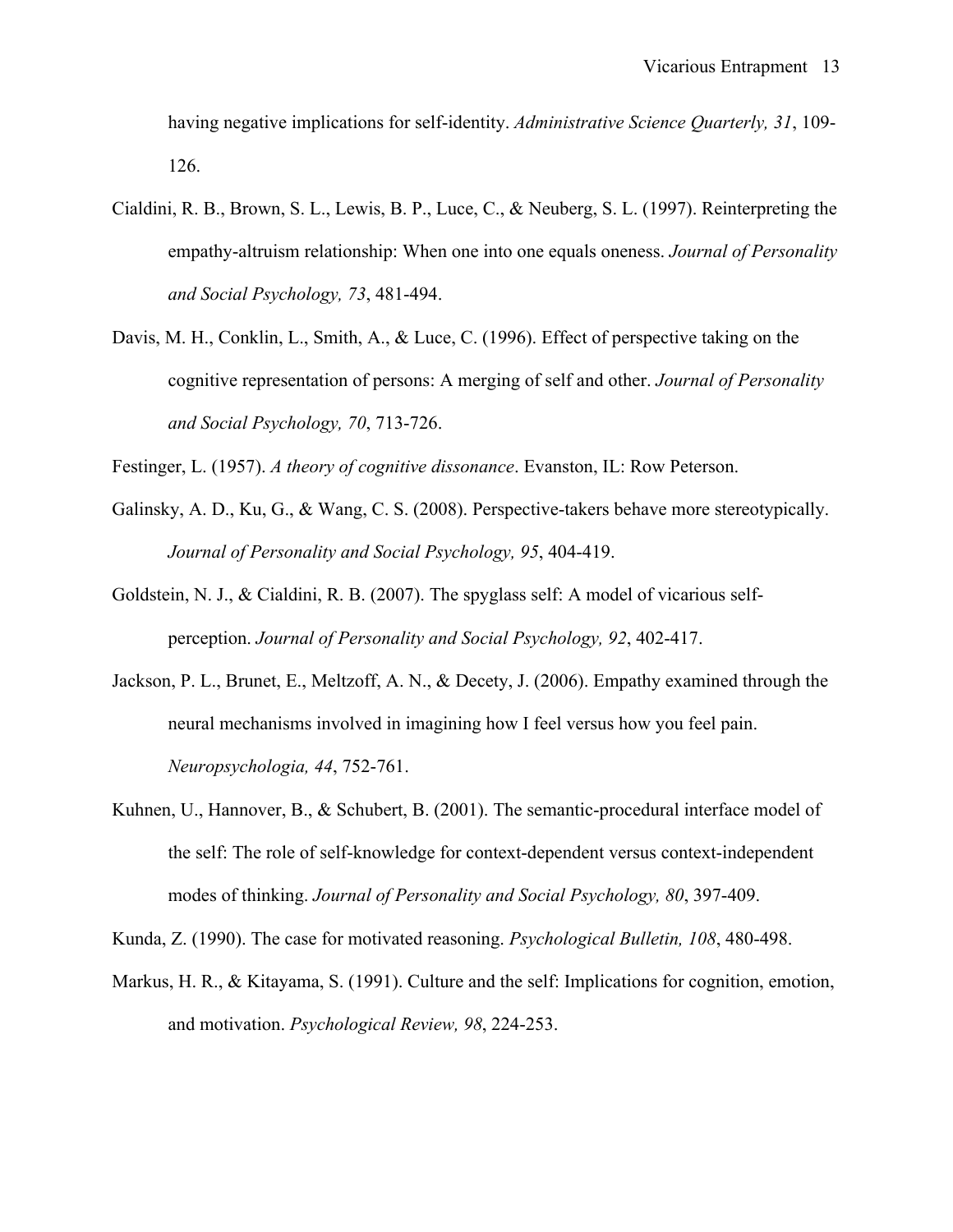- Miller, D. T., Downs, J. S., & Prentice, D. A. (1998). Minimal conditions for the creation of a unit relationship: The social bond between birthdaymates. *European Journal of Social Psychology, 28*, 475-481.
- Murray, S. L., Holmes, J. G., Bellavia, G., Griffin, D. W., & Dolderman, D. (2002). Kindred spirits? The benefits of egocentrism in close relationships. *Journal of Personality and Social Psychology, 82*, 563-581.
- Norton, M. I., Monin, B., Cooper, J., & Hogg, M. A. (2003). Vicarious dissonance: Attitude change from the inconsistency of others. *Journal of Personality and Social Psychology, 85*, 47-62.
- Pelham, B. W., Carvallo, A., & Jones, J. T. (2005). Implicit egoism. *Current Directions in Psychological Science, 14*, 106-110.
- Schoorman, F. D. (1988). Escalation bias in performance appraisals: An unintended consequence for supervisor participation in hiring decisions. *Journal of Applied Psychology, 73*, 58-62.
- Shrout, P. E., & Bolger, N. (2002). Mediation in experimental and nonexperimental studies: New procedures and recommendations. *Psychological Methods, 7*, 422-445.
- Sivanathan, N., Molden, D. C., Galinsky, A. D., & Ku, G. (2008). The promise and peril of selfaffirmation in de-escalation of commitment. *Organizational Behavior and Human Decision Processes, 107*, 1-14.
- Staw, B. M. (1976). Knee-deep in the big muddy: A study of escalating commitment to a chosen course of action. *Organizational Behavior and Human Performance, 16*, 27-44.
- Tajfel, H., Billig, M. G., Bundy, R. P., & Flament, C. (1971). Social categorization and intergroup behavior. *European Journal of Social Psychology, 1*, 149-177.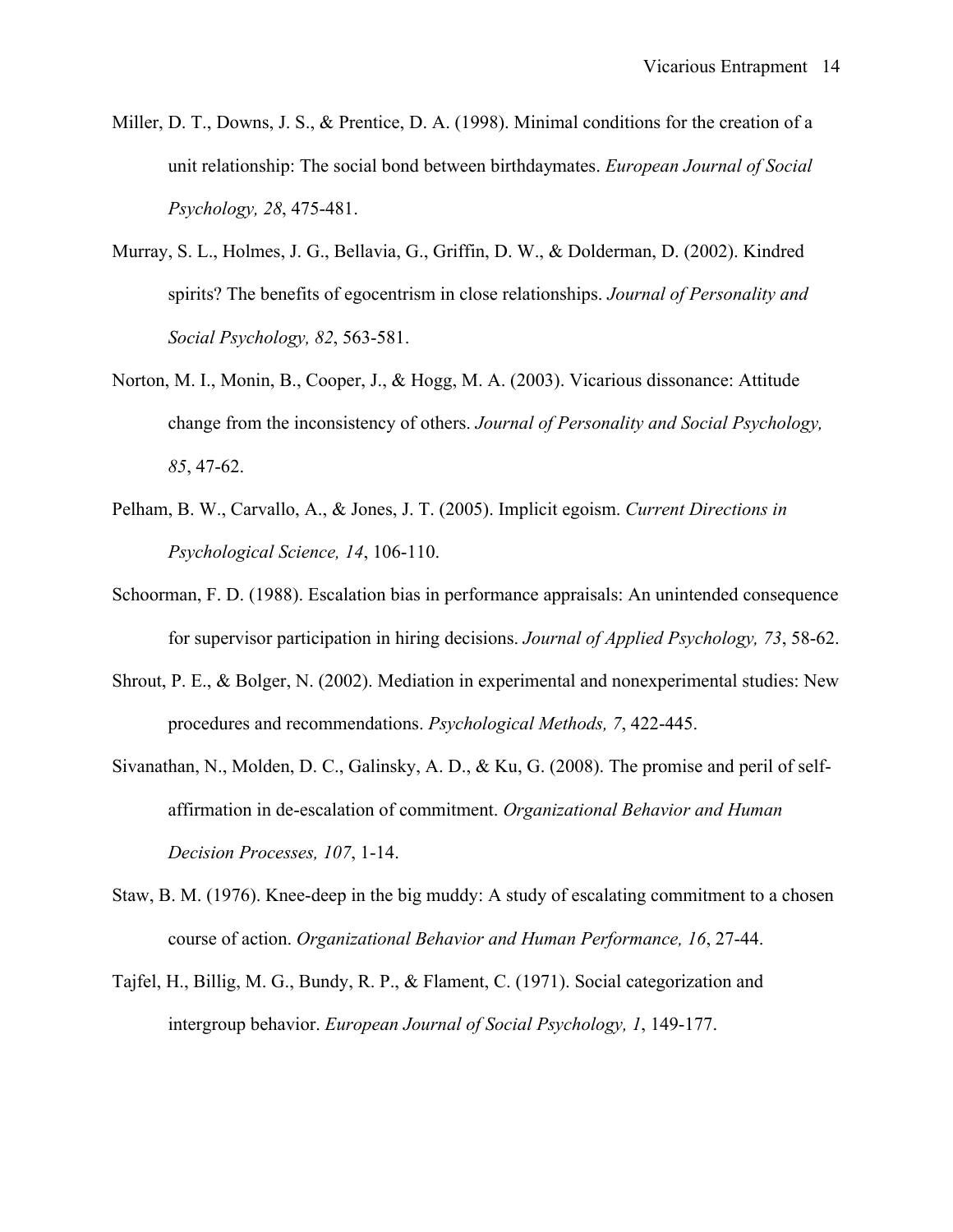Weinstein, N. D. (1980). Unrealistic optimism about future life events. *Journal of Personality and Social Psychology, 39*, 806-820.